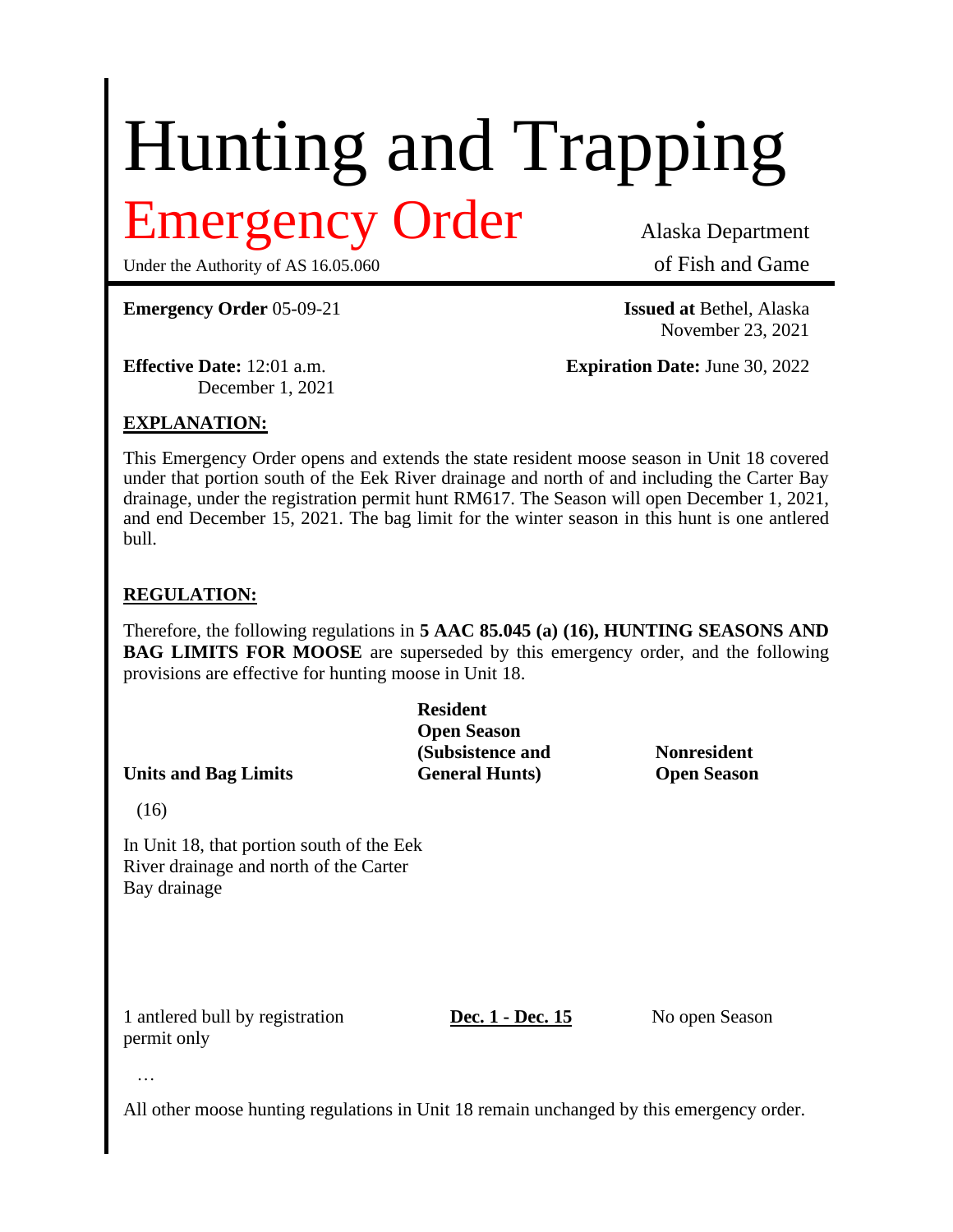Doug Vincent-Lang Commissioner

By delegation to:

atrix Tones

Patrick Jones Area Biologist

### **JUSTIFICATION:**

The Alaska Board of Game (BOG) established a registration permit hunt in Unit 18, that portion south of the Eek River drainage and north of the Carter Bay drainage at the winter 2019 BOG meeting. This moose population occurs mainly in the Kanektok and Arolik River drainages and a survey was conducted in March 2020. A minimum of 236 moose were observed. There was a 30-day season in September and hunters reported harvesting 6 bull moose. The harvestable surplus for this hunt is about 25 bull moose. This winter season provides additional opportunity for hunters to harvest a moose. Hunters are reminded to report their harvest to the Bethel ADF&G office (907) 543-2839 or (907) 543-2457. Hunters that have already harvested a moose during this regulatory year (after July 1, 2021) are not eligible to participate in this hunt. Unsuccessful hunters and hunters that did not hunt need to report by December 30, 2021.

#### **DISTRIBUTION:**

This Emergency Order is distributed to the recipients listed below. Copies are available from the Department of Fish and Game office in Bethel.

- 1. Lieutenant Governor
- 2. Assistant Attorney General (Board of Game Liaison, Anchorage)
- 3. Commissioner, Department of Fish and Game
- 4. Division of Wildlife Conservation

**Director** Deputy Director Assistant Director Regional Supervisors Regulation Coordination Team Area Offices Statewide Information Management Section, Anchorage, Douglas, Juneau Public Communication/Information, Anchorage, Fairbanks Federal Subsistence Liaison 5. Division of Boards Boards Support Section, Executive Director Field Offices: Dillingham, Kotzebue Fish and Game Advisory Committees, Chair Unit 18 AC, Central Bering Sea Unit 18 AC, Lower Kuskokwim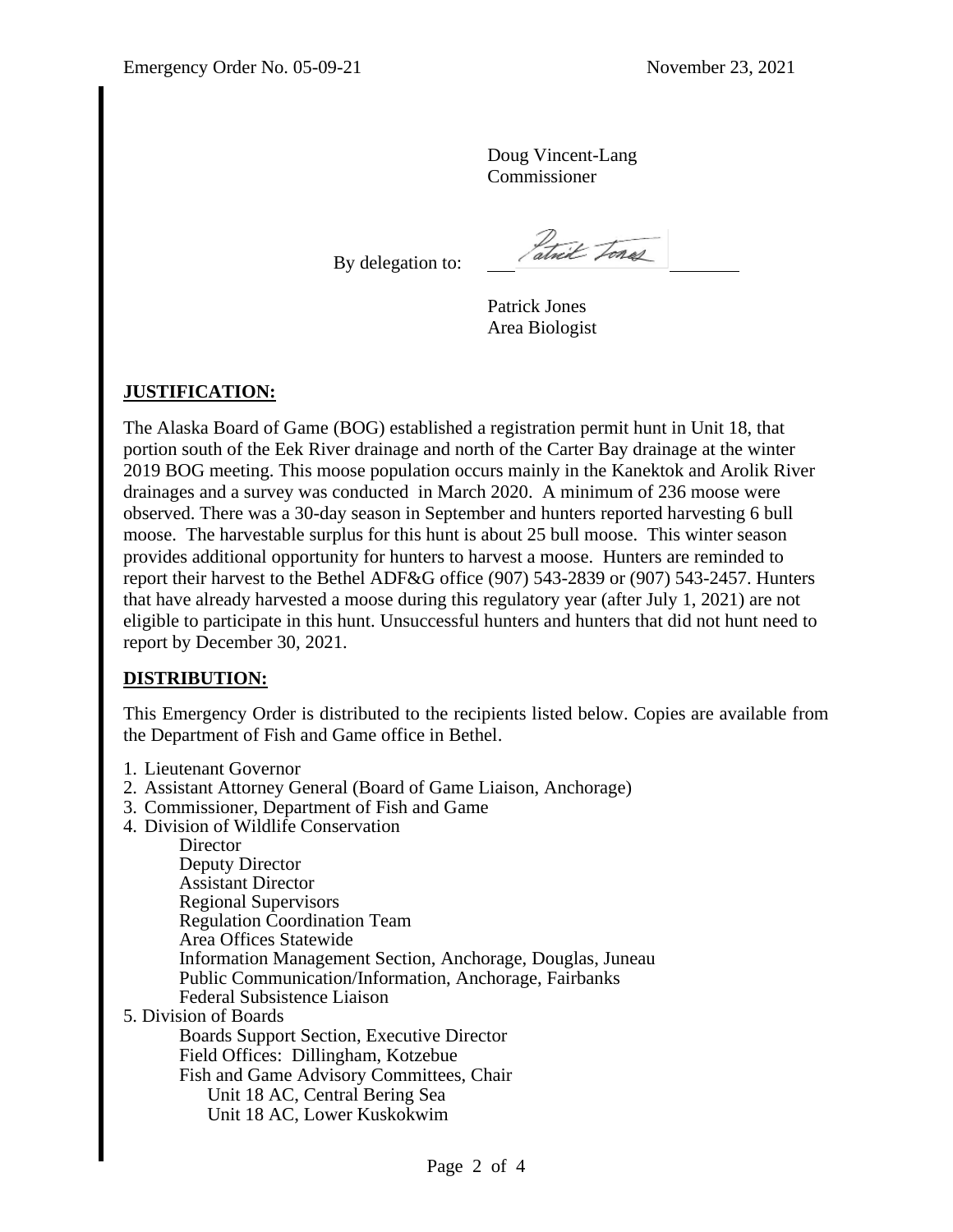Unit 18 AC, Lower Yukon 6. Division of Subsistence Assistant Director Program Director, Fairbanks Field Offices: Fairbanks 7. Public Communications Section, Juneau 8. Department of Public Safety, Alaska Wildlife Troopers **Director** Detachment Commander C Detachment, Western D Detachment, Northern Field Offices: Unit 18: Aniak, Bethel, Dillingham, McGrath, St. Marys 9. U. S. Department of the Interior Bureau of Land Management BLM, State Director BLM, Anchorage District Unit 18/22 Anchorage, Mgr. Unit 18/22 Anchorage, Subsistence Unit 18/22 Anchorage, Wildlife Fish and Wildlife Service FWS, Regional Director FWS, Office of Federal Subsistence Management FWS, OSM Regional Advisory Councils, Coordinators FWS RAC Unit 18, Yukon-Kuskokwim FWS, Refuges FWS, Togiak NWR, Refuge Mgr. FWS, Yukon Delta NWR, Refuge Mgr. FWS, Law Enforcement, Bethel National Park Service NPS, Regional Director NPS, Subsistence NPS, Park Unit, Superintendent Bering Landbridge, Nome Gates of the Arctic, Fairbanks Western Parklands, Kotzebue 10. Clerk of the Court or Magistrate Unit 18: Aniak, Bethel, Chevak, Emmonak, St. Marys 11. I.R.A./Traditional Village Councils/Regional Native Corporations Unit 18: Association of Village Council Presidents Calista Akiachak Akiak Algaaciq Andreafsky Aniak Atmautluak Bethel Chefornak Eek Emmonak Goodnews Bay Hooper Bay Kalskag, Lower Kalskag, Upper Kasigluk Kipnuk Kongiganak Kotlik Kwethluk Kwigillingok Marshall Mekoryok Mountain Village Napakiak Napaskiak Newtok Nightmute